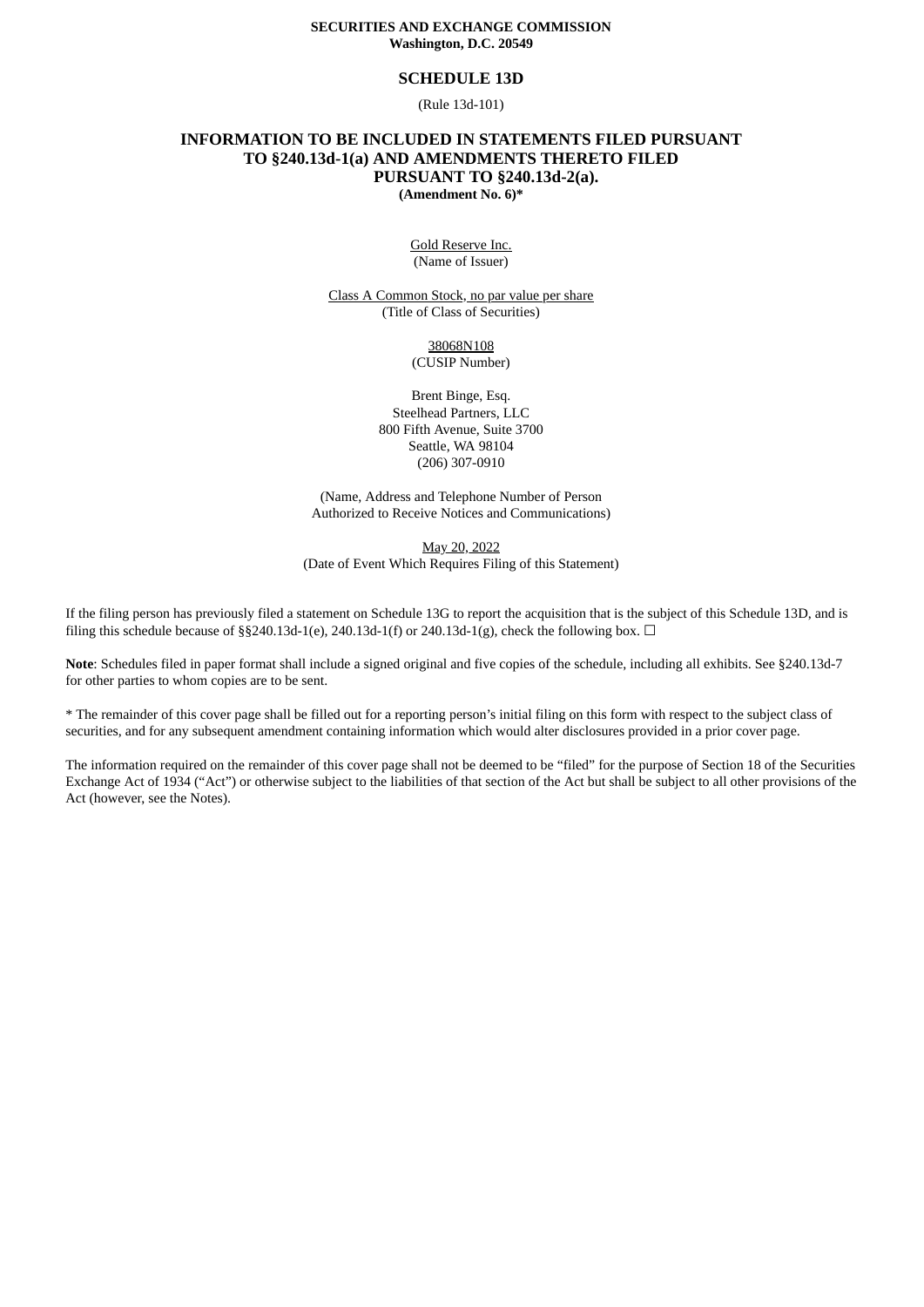| 1.                                                          | Names of Reporting Persons                                                |     |                                                                                        | STEELHEAD PARTNERS, LLC   |
|-------------------------------------------------------------|---------------------------------------------------------------------------|-----|----------------------------------------------------------------------------------------|---------------------------|
| 2.                                                          | Check the Appropriate Box if a Member of a Group (See Instructions)       |     |                                                                                        | (a)<br>(b)                |
| 3.                                                          | <b>SEC Use Only</b>                                                       |     |                                                                                        |                           |
| 4.                                                          | Source of Funds (See Instructions)                                        | 00  |                                                                                        |                           |
| 5.                                                          |                                                                           |     | Check if Disclosure of Legal Proceedings Is Required Pursuant to Item $2(d)$ or $2(e)$ |                           |
| 6.                                                          | Citizenship or Place of Organization                                      |     |                                                                                        | Delaware                  |
|                                                             | Number of                                                                 | 7.  | Sole Voting Power                                                                      | $10,099,924$ <sup>1</sup> |
| <b>Shares</b><br>Beneficially<br>Owned by<br>Each Reporting |                                                                           | 8.  | <b>Shared Voting Power</b>                                                             | $\theta$                  |
|                                                             |                                                                           | 9.  | Sole Dispositive Power                                                                 | $10,099,924$ <sup>1</sup> |
|                                                             | Person With                                                               | 10. | Shared Dispositive Power                                                               | $\Omega$                  |
| 11.                                                         |                                                                           |     | Aggregate Amount Beneficially Owned by Each Reporting Person                           | 10,099,924 <sup>1</sup>   |
| 12.                                                         |                                                                           |     | Check if the Aggregate Amount in Row 11 Excludes Certain Shares (See Instructions)     |                           |
| 13.                                                         | Percent of Class Represented by Amount in Row 11<br>$10.2\%$ <sup>1</sup> |     |                                                                                        |                           |
| 14.                                                         | Type of Reporting Person (See Instructions)<br>IA                         |     |                                                                                        |                           |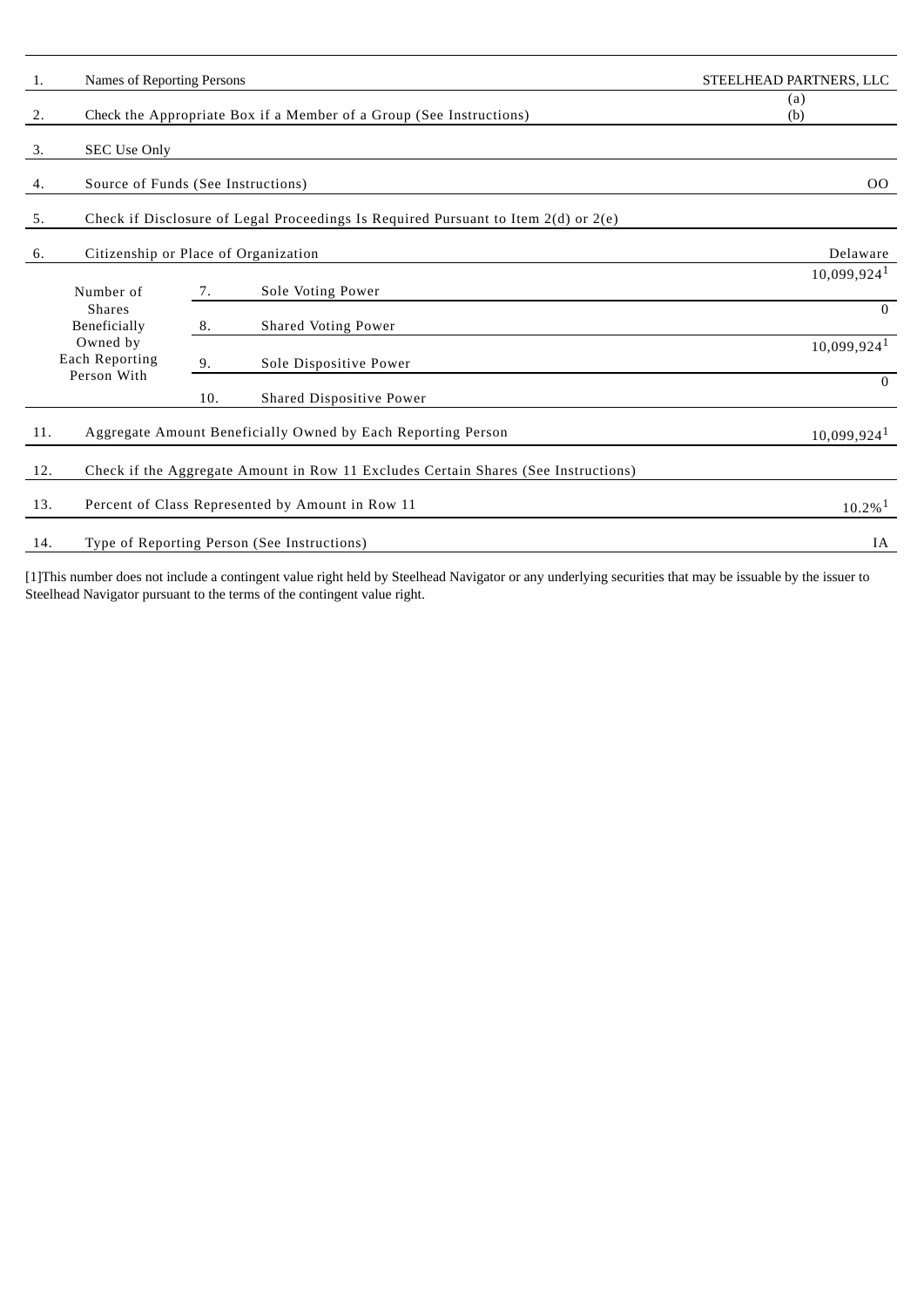| 1.                                                                                            | Names of Reporting Persons                                          |     |                                                                                    | STEELHEAD NAVIGATOR MASTER, L.P. |
|-----------------------------------------------------------------------------------------------|---------------------------------------------------------------------|-----|------------------------------------------------------------------------------------|----------------------------------|
| 2.                                                                                            | Check the Appropriate Box if a Member of a Group (See Instructions) |     |                                                                                    | (a)<br>(b)                       |
| 3.                                                                                            | <b>SEC Use Only</b>                                                 |     |                                                                                    |                                  |
| 4.                                                                                            | Source of Funds (See Instructions)                                  |     | <b>WC</b>                                                                          |                                  |
| 5.<br>Check if Disclosure of Legal Proceedings Is Required Pursuant to Item $2(d)$ or $2(e)$  |                                                                     |     |                                                                                    |                                  |
| 6.                                                                                            | Citizenship or Place of Organization                                |     |                                                                                    | Cayman Islands                   |
|                                                                                               | Number of                                                           | 7.  | Sole Voting Power                                                                  | 8,544,573 <sup>1</sup>           |
| <b>Shares</b><br>Beneficially<br>Owned by<br>Each Reporting                                   |                                                                     | 8.  | <b>Shared Voting Power</b>                                                         | $\Omega$                         |
|                                                                                               |                                                                     | 9.  | Sole Dispositive Power                                                             | 8,544,573 <sup>1</sup>           |
|                                                                                               | Person With                                                         | 10. | Shared Dispositive Power                                                           | $\Omega$                         |
| Aggregate Amount Beneficially Owned by Each Reporting Person<br>11.<br>8,544,573 <sup>1</sup> |                                                                     |     |                                                                                    |                                  |
| 12.                                                                                           |                                                                     |     | Check if the Aggregate Amount in Row 11 Excludes Certain Shares (See Instructions) |                                  |
| Percent of Class Represented by Amount in Row 11<br>13.<br>$8.6\%$ <sup>1</sup>               |                                                                     |     |                                                                                    |                                  |
| 14.                                                                                           | Type of Reporting Person (See Instructions)<br>PN                   |     |                                                                                    |                                  |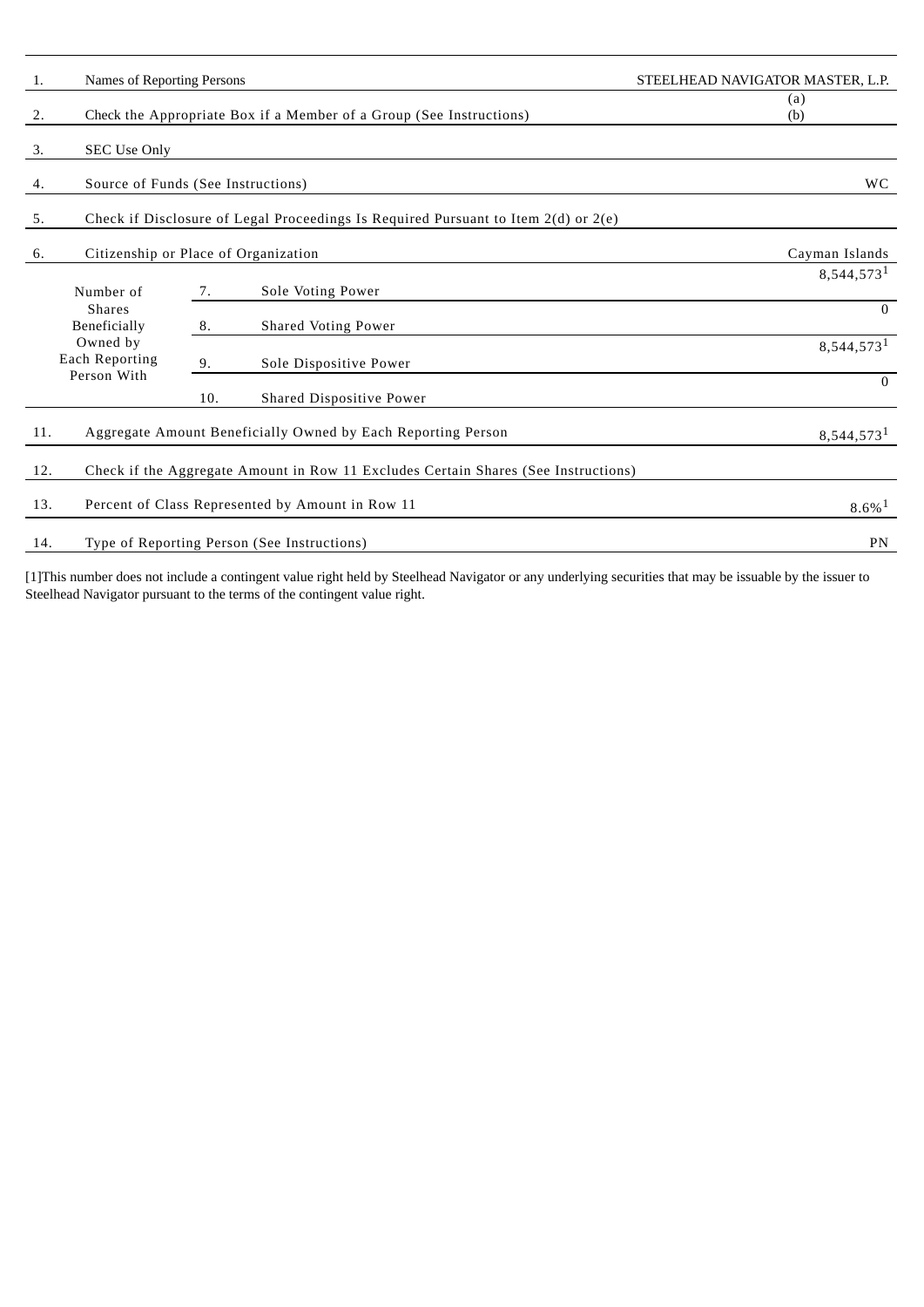| 1.                                                          | Names of Reporting Persons                                                                |     |                                                                                    | <b>JAMES MICHAEL JOHNSTON</b> |
|-------------------------------------------------------------|-------------------------------------------------------------------------------------------|-----|------------------------------------------------------------------------------------|-------------------------------|
| 2.                                                          | Check the Appropriate Box if a Member of a Group (See Instructions)                       |     |                                                                                    | (a)<br>(b)                    |
| 3.                                                          | <b>SEC Use Only</b>                                                                       |     |                                                                                    |                               |
| 4.                                                          | Source of Funds (See Instructions)                                                        |     |                                                                                    | 00                            |
| 5.                                                          | Check if Disclosure of Legal Proceedings Is Required Pursuant to Item $2(d)$ or $2(e)$    |     |                                                                                    |                               |
| 6.                                                          | Citizenship or Place of Organization<br><b>United States</b>                              |     |                                                                                    |                               |
|                                                             | Number of                                                                                 | 7.  | Sole Voting Power                                                                  | $\bf{0}$                      |
| <b>Shares</b><br>Beneficially<br>Owned by<br>Each Reporting |                                                                                           | 8.  | <b>Shared Voting Power</b>                                                         | $10,099,924$ <sup>1</sup>     |
|                                                             |                                                                                           | 9.  | Sole Dispositive Power                                                             | $\bf{0}$                      |
|                                                             | Person With                                                                               | 10. | Shared Dispositive Power                                                           | $10,099,924$ <sup>1</sup>     |
| 11.                                                         | Aggregate Amount Beneficially Owned by Each Reporting Person<br>$10,099,924$ <sup>1</sup> |     |                                                                                    |                               |
| 12.                                                         |                                                                                           |     | Check if the Aggregate Amount in Row 11 Excludes Certain Shares (See Instructions) |                               |
| 13.                                                         | Percent of Class Represented by Amount in Row 11<br>$10.2\%$ <sup>1</sup>                 |     |                                                                                    |                               |
| 14.                                                         | Type of Reporting Person (See Instructions)<br>IN/HC                                      |     |                                                                                    |                               |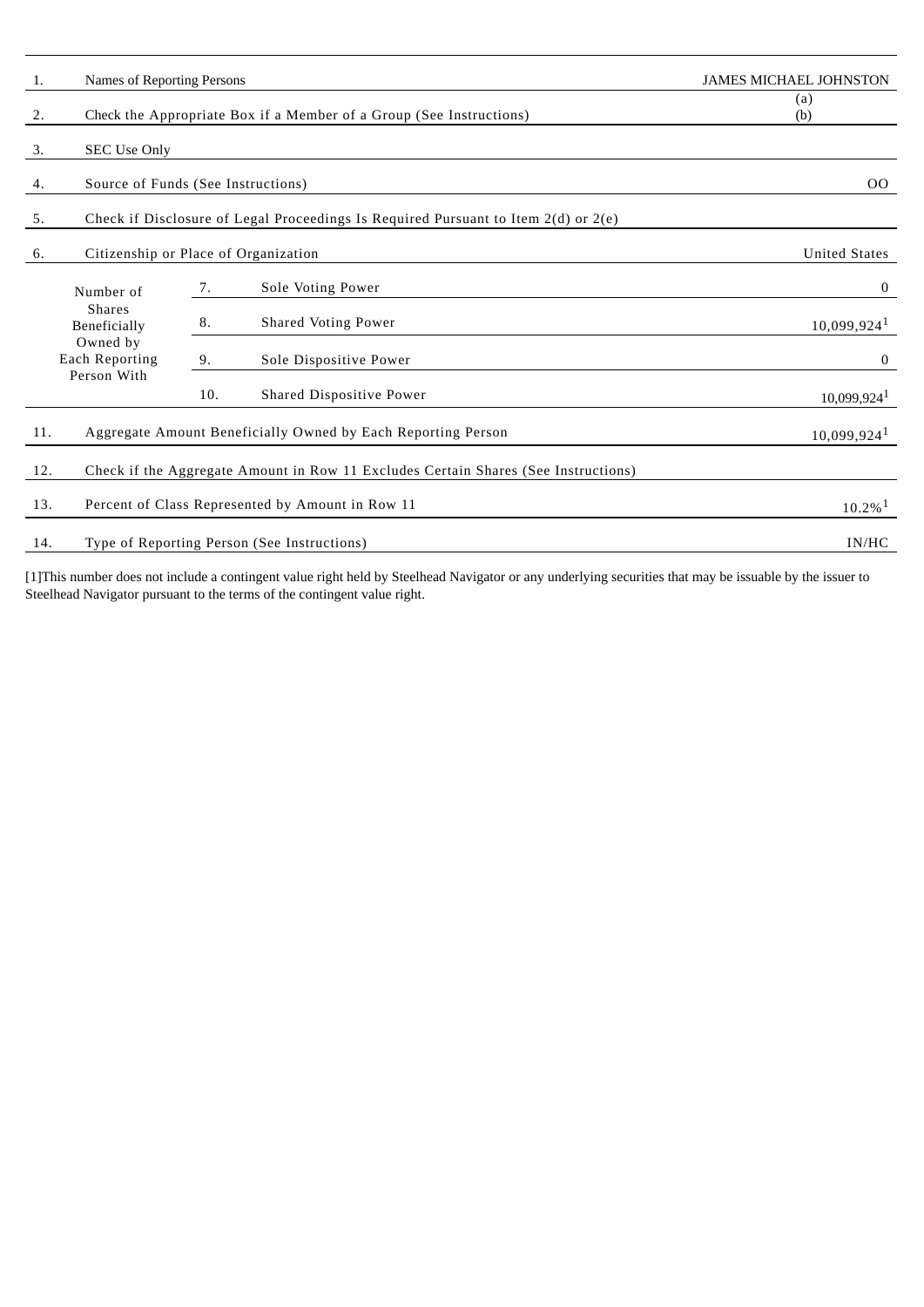| 1.                                                                                               | Names of Reporting Persons                                                             |     |                                                                                    | <b>SCOTT BRADLEY SCHAEFER</b> |
|--------------------------------------------------------------------------------------------------|----------------------------------------------------------------------------------------|-----|------------------------------------------------------------------------------------|-------------------------------|
| 2.                                                                                               | Check the Appropriate Box if a Member of a Group (See Instructions)                    |     |                                                                                    | (a)<br>(b)                    |
| 3.                                                                                               | <b>SEC Use Only</b>                                                                    |     |                                                                                    |                               |
| 4.                                                                                               | Source of Funds (See Instructions)                                                     | 00  |                                                                                    |                               |
| 5.                                                                                               | Check if Disclosure of Legal Proceedings Is Required Pursuant to Item $2(d)$ or $2(e)$ |     |                                                                                    |                               |
| 6.                                                                                               | Citizenship or Place of Organization<br><b>United States</b>                           |     |                                                                                    |                               |
|                                                                                                  | Number of                                                                              | 7.  | Sole Voting Power                                                                  | $\bf{0}$                      |
| <b>Shares</b><br>Beneficially<br>Owned by<br>Each Reporting                                      |                                                                                        | 8.  | <b>Shared Voting Power</b>                                                         | $10,099,924$ <sup>1</sup>     |
|                                                                                                  |                                                                                        | 9.  | Sole Dispositive Power                                                             | $\bf{0}$                      |
|                                                                                                  | Person With                                                                            | 10. | Shared Dispositive Power                                                           | $10,099,924$ <sup>1</sup>     |
| Aggregate Amount Beneficially Owned by Each Reporting Person<br>11.<br>$10,099,924$ <sup>1</sup> |                                                                                        |     |                                                                                    |                               |
| 12.                                                                                              |                                                                                        |     | Check if the Aggregate Amount in Row 11 Excludes Certain Shares (See Instructions) |                               |
| 13.<br>Percent of Class Represented by Amount in Row 11<br>$10.2\%$ <sup>1</sup>                 |                                                                                        |     |                                                                                    |                               |
| 14.                                                                                              | Type of Reporting Person (See Instructions)<br>IN/HC                                   |     |                                                                                    |                               |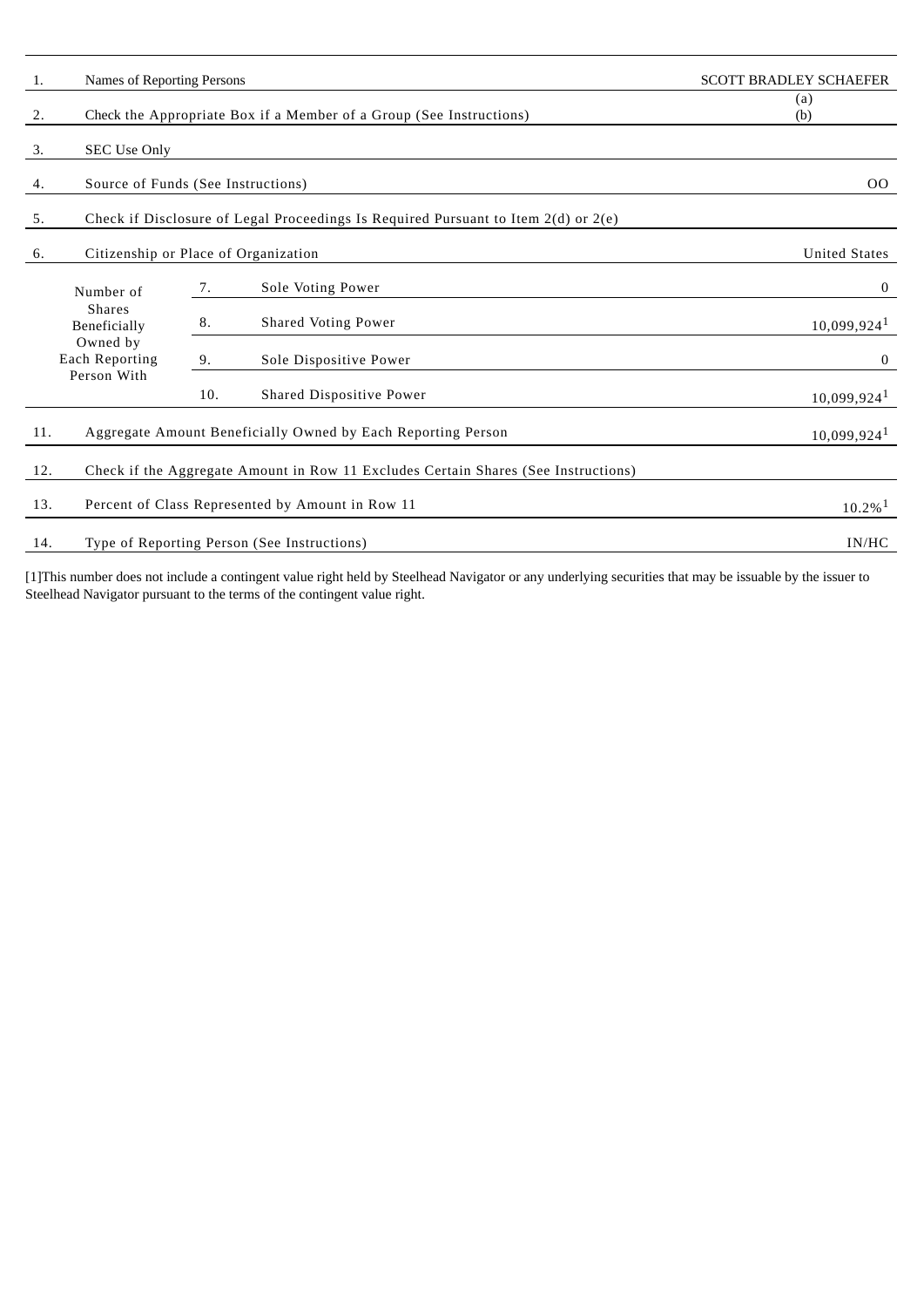#### **Item 1. Security and Issuer.**

This Schedule 13D (this "Schedule 13D") relates to shares of Class A common stock, no par value per share (the "Common Stock"), of Gold Reserve Inc., a foreign private issuer (the "Issuer"). The principal executive office of the Issuer is 999 West Riverside Avenue, Suite 401, Spokane, Washington 99201.

#### **Item 2. Identity and Background.**

This Schedule 13D is filed on behalf of Steelhead Partners, LLC ("Steelhead"), Steelhead Navigator Master, L.P. ("Steelhead Navigator"), James Michael Johnston and Scott Bradley Schaefer. Steelhead, Steelhead Navigator, Mr. Johnston and Mr. Schaefer are referred to collectively herein as the "Reporting Persons."

The principal business address of Steelhead, Mr. Johnston and Mr. Schaefer is 800 Fifth Avenue, Suite 3700, Seattle, WA 98104. The principal business address of Steelhead Navigator is c/o Maples Corporate Services Limited, P.O. Box 309, Ugland House, Grand Cayman, KY1-1104, Cayman Islands.

Steelhead Navigator is an exempted limited partnership, whose investment manager is Steelhead and whose general partner is Steelhead Navigator Cayman GP, Ltd., a Cayman Islands exempted company, the sole shareholder of which is Steelhead. Steelhead is an investment adviser registered as such with the Securities and Exchange Commission ("SEC"). Mr. Johnston is portfolio manager of Steelhead Navigator a director of the Issuer, and Mr. Schaefer is Steelhead's sole member-manager.

None of Steelhead, Steelhead Navigator, Mr. Johnston or Mr. Schaefer has during the past five years, been convicted in any criminal proceeding (excluding traffic violations or similar misdemeanors).

None of Steelhead, Steelhead Navigator, Mr. Johnston or Mr. Schaefer has, during the past five years, been a party to a civil proceeding of a judicial or administrative body of competent jurisdiction, as a result of which any of them became or is subject to a judgment, decree or final order enjoining future violations of, or prohibiting or mandating activities subject to, federal or state securities laws or finding any violation with respect to such laws.

Steelhead is a Delaware limited liability company, Steelhead Navigator is a Cayman Islands exempted limited partnership, and Mr. Johnston and Mr. Schaefer are United States citizens.

#### **Item 3. Source and Amount of Funds or Other Consideration.**

No purchases were made that have not been previously reported.

#### **Item 4. Purpose of Transaction.**

The reporting persons sold 400,000 shares on behalf of Steelhead Navigator on May 20, 2022 for administrative reasons.

The reporting persons may engage in communications with one or more officers of the Issuer and/or one or more members of the Board of Directors of the Issuer, including, by not limited to, for purposes of discussing the Issuer's operations. Mr. Johnston serves on the Board of Directors of the Issuer.

Although the reporting persons have no specific plan or proposal to acquire or dispose of the securities of the Issuer, consistent with their investment purposes, the reporting persons at any time and from time to time, may acquire additional securities or dispose of any or all of their securities depending upon an ongoing evaluation of the investment in the securities, prevailing market conditions and other investment opportunities and may also dispose of additional securities for administrative reasons.

Except as indicated above, none of the reporting persons has any plans or proposals which relate to, or could result in, any of the matters referred to in paragraphs (a) through (j) of Item 4 of Schedule 13D. The reporting persons may, at any time and from time to time, review or reconsider their position and/or change their purpose and/or formulate plans or proposals with respect thereto.

#### **Item 5. Interest in Securities of the Issuer.**

(a) Steelhead Navigator beneficially owns 8,544,573 shares of Common Stock, and the percentage of Common Stock beneficially owned by Steelhead Navigator is 8.6%.

Steelhead, as (i) the investment manager of Steelhead Navigator and another client account that holds Issuer Common Stock, and (ii) the sole member of Steelhead Navigator's general partner, and Mr. Schaefer, as the sole member-manager of Steelhead, and Mr. Johnston, as portfolio manager of Steelhead Navigator and a director of the Issuer, may be deemed to beneficially own the shares owned by Steelhead Navigator and such other client account in that they may be deemed to have the power to direct the voting or disposition of the shares owned by Steelhead Navigator and held in such other client account. Neither the filing of this Schedule 13D nor any of its contents shall be deemed to constitute an admission that any of Steelhead, Mr. Johnston or Mr. Schaefer is, for any other purpose, the beneficial owner of any such securities, and Steelhead, Mr. Johnston and Mr. Schaefer disclaim beneficial ownership as to such securities except to the extent of their respective pecuniary interests therein. For the purposes of this Schedule 13D, Steelhead, Mr. Johnston and Mr. Schaefer beneficially own 10,099,924 shares of Common Stock (which is comprised of the shares of Common Stock owned by Steelhead Navigator and the other client account managed by Steelhead), and the percentage of Common Stock beneficially owned by such reporting persons is 10.2%.

The calculation of percentage of beneficial ownership in this paragraph (a) and Item 13 of pages 2 - 5 of this Schedule 13D was derived from the Issuer's Form 40-F filed with the SEC on April 29, 2022, in which the Issuer stated that a total of 99,547,710 shares of Common Stock were issued and outstanding as of December 31, 2021.

(b) Reference is made hereby to Items 7 to 10 of pages 2 - 5 of this Schedule, which Items are incorporated herein by reference.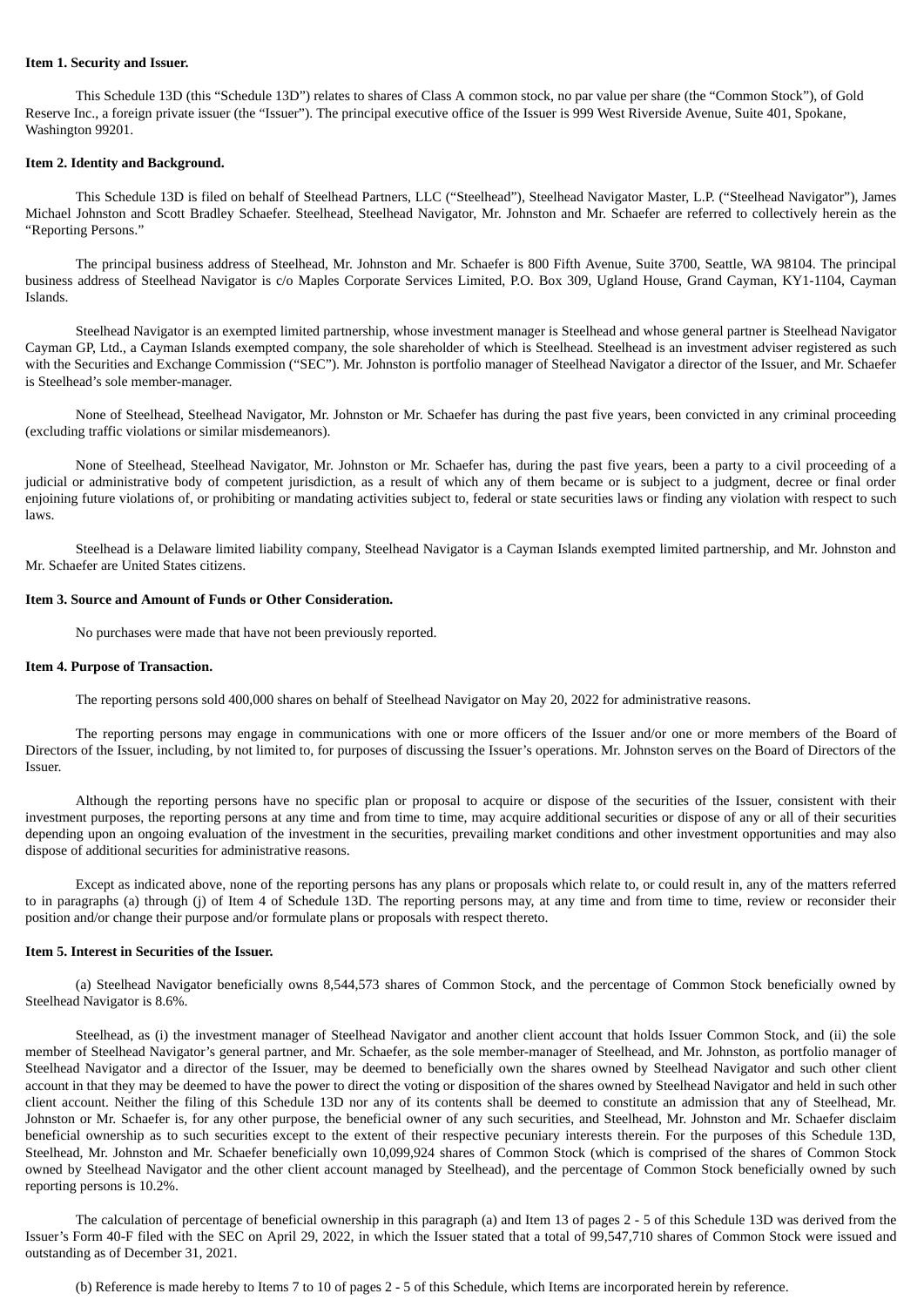(c) On May 20, 2022, Steelhead Navigator sold 400,000 shares of the issuer's common stock for \$0.72 per share in a block trade through a broker.

(d) Except as set forth in this Schedule 13D, no other person is known to have the right to receive or the power to direct the receipt of dividends from, or the proceeds from the sale of, securities covered by this Schedule 13D.

(e) Not applicable.

### **Item 6. Contracts, Arrangements, Understandings or Relationships with Respect to Securities of the Issuer.**

On August 23, 2017, Steelhead reached an agreement with the Issuer regarding how Steelhead would vote the shares of Common Stock beneficially owned by Steelhead Navigator and another client account that holds Common Stock at the annual meeting of shareholders held on August 29, 2017.

On December 21, 2016, Steelhead Navigator converted \$6,493,372 in principal of the Issuer's previously-modified notes (the "Notes") and received 2,164,457 shares of Common Stock. On July 12, 2017, Steelhead Navigator converted \$4,420,705 in principal of the Notes and received 1,473,568 shares of Common Stock. On August 8, 2017, Steelhead Navigator converted \$5,083,966 in principal of Notes and received 1,694,655 shares of Common Stock. In addition, on July 14, 2017, Steelhead Navigator returned for redemption \$1,619,542 in principal amount of Notes for a cash redemption premium and on August 10, 2017, Steelhead Navigator returned for redemption \$1,862,531 in principal amount of Notes for a cash redemption premium. Steelhead Navigator no longer holds any Notes as of the date of this filing.

On December 2, 2015, the Issuer filed a 6-K with the SEC indicating that the Issuer and certain parties, including Steelhead Navigator as a holder of the Notes, had closed a financing and third restructuring transaction (the "Third Restructuring Transaction") pursuant to the Note Restructuring and Note Purchase Agreement (the "Third Restructuring Agreement"). Based on the revised conversion rate set forth in the Fourth Supplemental Indenture, attached as Exhibit E to the Third Restructuring Agreement, 6,493,372 shares of Common Stock would have been issued to Steelhead Navigator upon the conversion of the Notes held by Steelhead Navigator. Pursuant to the Third Restructuring Transaction, Steelhead Navigator also received (and continues to hold) a 3.506% contingent value right entitling it to this percentage of certain net proceeds from a mining data sale or arbitration award.

Previously, as described in the Schedule 13D filed by the Reporting Persons on June 20, 2014, on June 20, 2014, the Issuer filed a 6-K with the SEC indicating that the issuer and certain parties, including Steelhead Navigator as a holder of the Notes, had closed a financing and second restructuring transaction (the "Second Restructuring Transaction") pursuant to the Subordinated Note Restructuring and Note Purchase Agreement (the "Second Restructuring Agreement"), whereby the Notes held by Steelhead Navigator were restructured for a second time.

Previously, as described in the Schedule 13D filed by the Reporting Persons on December 14, 2012, on September 18, 2012 the Issuer filed a Schedule TO with the SEC relating to the offer to certain holders of the Notes to participate in an initial restructuring of such Notes. According to the Issuer's Schedule TO, as amended and supplemented, holders of approximately 98.7% of the outstanding Notes (the "Large Noteholders"), including Steelhead Navigator, agreed to the terms of a restructuring transaction (the "First Restructuring Transaction" and together with the Third Restructuring Transaction and the Second Restructuring Transaction, the "Restructuring Transactions") pursuant to the Second Amended and Restated Subordinated Note Restructuring Agreement dated September 13, 2012, among the Issuer and the Large Noteholders (the "First Restructuring Agreement"), whereby the Notes held by the Large Noteholders were first restructured.

## **Item 7. Material to Be Filed as Exhibits.**

No. Exhibit

\_\_\_\_\_\_\_\_\_\_\_\_\_\_

- 1. Agreement Regarding Joint Filing of Statement on Schedule 13D
- 2. Power of Attorney of Scott Bradley Schaefer dated March 21, 2019\*
- 3. Letter to Shareholders dated August 23, 2017\*\*<br>4. Second Amended and Restated Subordinated No
- 4. Second Amended and Restated Subordinated Note Restructuring Agreement, dated September 13, 2012\*\*\*
- 5. Subordinated Note Restructuring and Note Purchase Agreement, dated June 18, 2014 \*\*\*\*
- 6. Second Supplemental Indenture\*\*\*\*\*
- 7. Note Restructuring and Note Purchase Agreement, dated as of November 30, 2015\*\*\*\*\*\*
- 8. Fourth Supplemental Indenture\*\*\*\*\*\*\*

#### **Signature**

After reasonable inquiry and to the best of my knowledge and belief, I certify that the information set forth in this statement is true, complete and correct.

#### Dated: May 23, 2022 STEELHEAD PARTNERS, LLC

By: /s/ Brent E. Binge Brent Binge, General Counsel

<sup>\*</sup>Filed as Exhibit 2 to the Steelhead Partners, LLC Amendment No. 4 to Schedule 13D filed with the SEC on March 27, 2019 and incorporated by reference herein.

<sup>\*\*</sup>Filed as Exhibit 1 to the Steelhead Partners, LLC Amendment No. 3 to Schedule 13D filed with the SEC on August 24, 2017 and incorporated by reference herein.

<sup>\*\*\*</sup>Filed as Exhibit 99.1 to the Issuer's Form 6-K filed with the SEC on September 18, 2012 and incorporated by reference herein.

<sup>\*\*\*\*</sup> Filed as Exhibit 99.1 to the Issuer's Form 6-K filed with the SEC on June 20, 2014 and incorporated by reference herein.

<sup>\*\*\*\*\*</sup>Filed as Exhibit 99.2 to the Issuer's Form 6-K filed with the SEC on June 20, 2014 and incorporated by reference herein.

<sup>\*\*\*\*\*\*</sup>Filed as Exhibit 99.1 to the Issuer's Form 6-K filed with the SEC on December 2, 2015 and incorporated by reference herein.

<sup>\*\*\*\*\*\*\*</sup>Filed as Exhibit 99.2 to the Issuer's Form 6-K filed with the SEC on December 2, 2015 and incorporated by reference herein.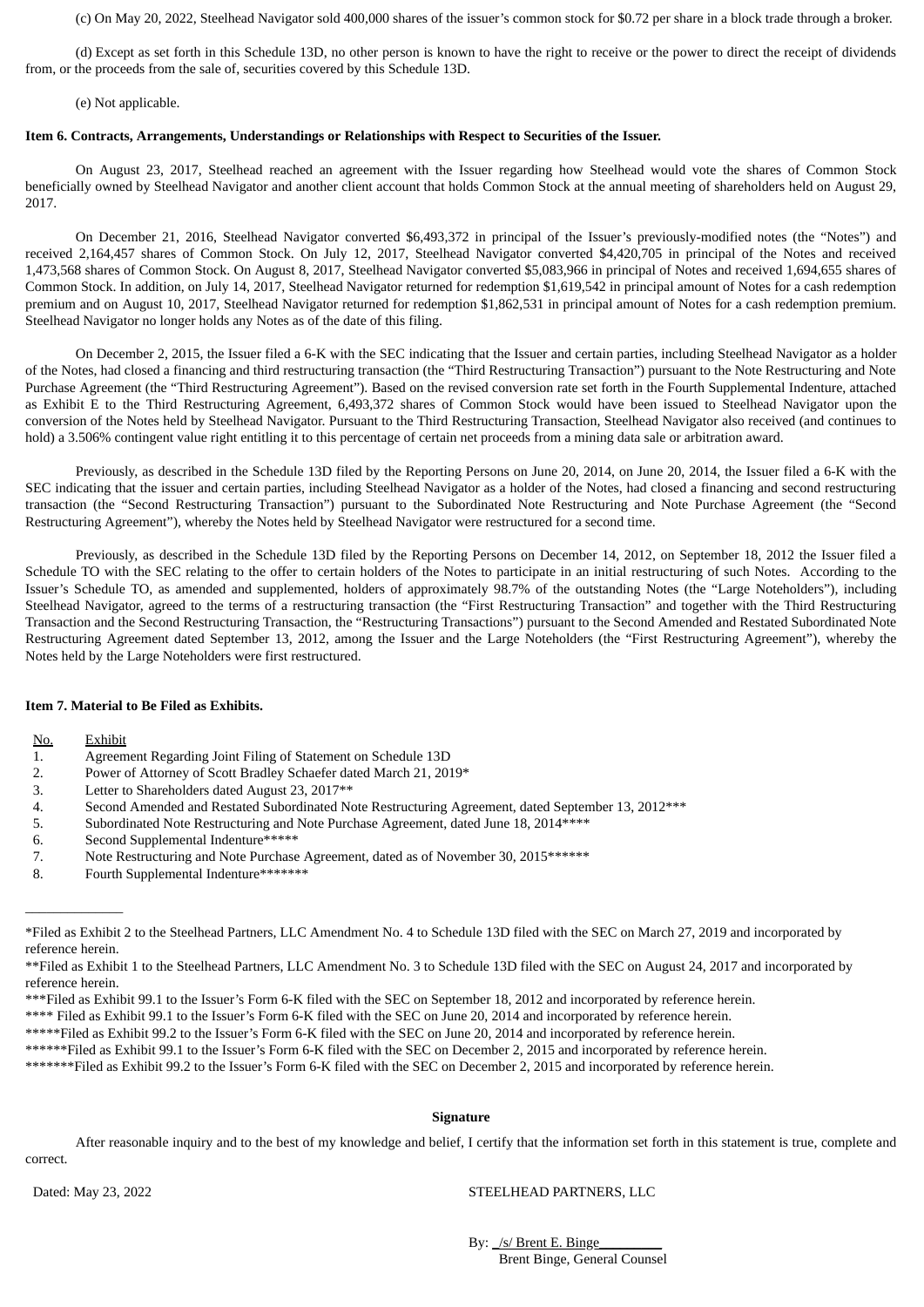### STEELHEAD NAVIGATOR MASTER, L.P. By: Steelhead Partners, LLC, its Investment Manager

By: /s/ Brent E. Binge Brent Binge, General Counsel

JAMES MICHAEL JOHNSTON

/s/ Brent E. Binge Brent Binge, Attorney-In-Fact for James Michael Johnston\*

SCOTT BRADLEY SCHAEFER

/s/ Brent E. Binge Brent Binge, Attorney-In-Fact for Scott Bradley Schaefer\*\*

\* Power of Attorney was previously filed with the SEC as Exhibit 2 to Amendment No. 6 to the Schedule 13D filed by Steelhead Partners, LLC with respect to Sonde Resources Corp. on October 26, 2011.

\*\*Power of Attorney was previously filed with the SEC as Exhibit 2 to Amendment No. 4 to the Schedule 13D filed by Steelhead Partners, LLC with respect to Gold Reserve Inc. on March 27, 2019.